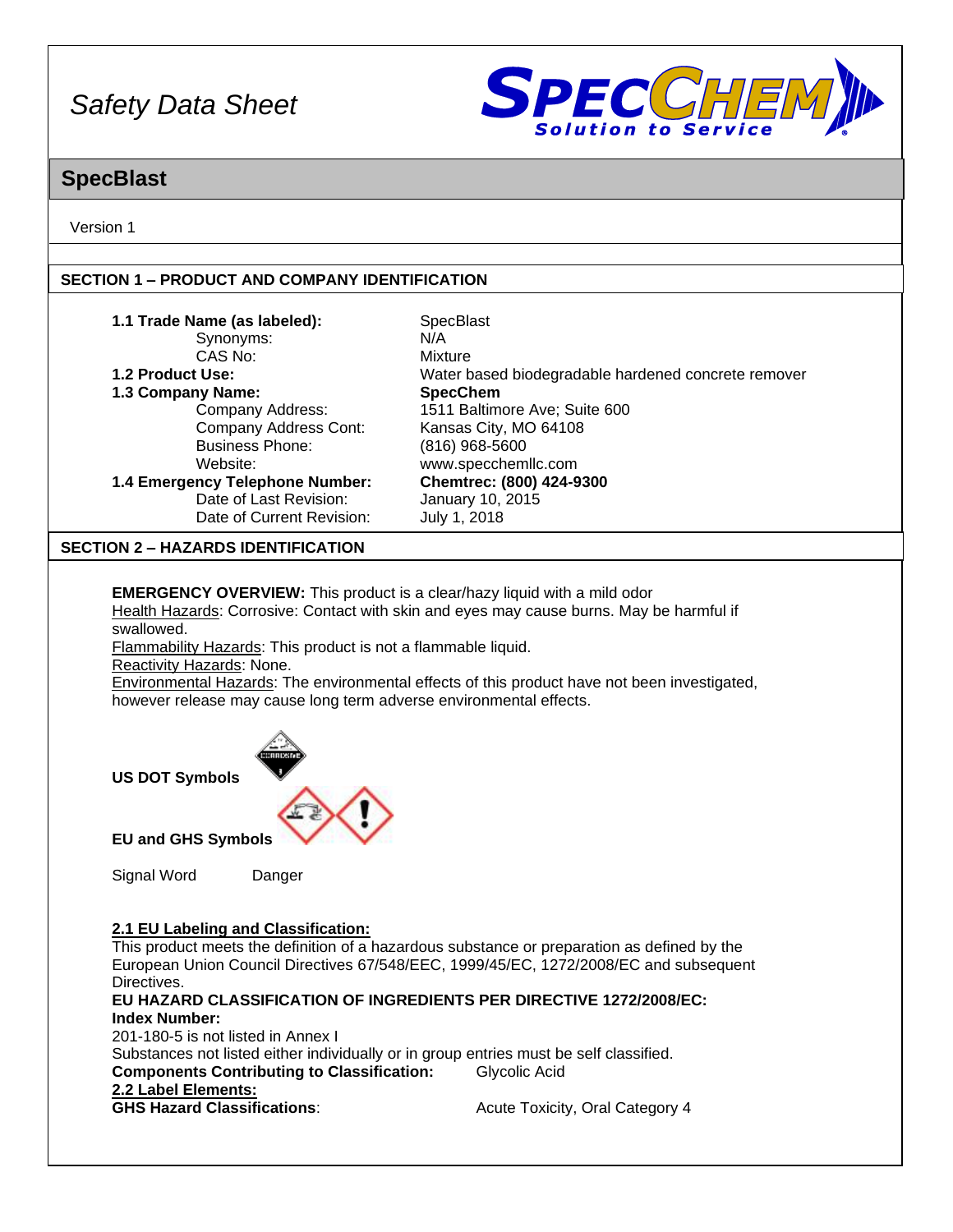

## **SpecBlast**

| Version 1                        |                                                         |
|----------------------------------|---------------------------------------------------------|
|                                  | Skin Corrosion Category 1B                              |
|                                  | Serious Eye Damage Category 1                           |
| <b>Hazard Statements:</b>        | H302 Harmful if swallowed                               |
|                                  | H314 Causes severe skin burns                           |
|                                  | H318 Causes serious eye damage                          |
| <b>Precautionary Statements:</b> | P260 Do not breathe dust or mist.                       |
|                                  | P264 Wash skin thoroughly after handling.               |
|                                  | P270 Do not eat, drink or smoke when using              |
|                                  | this product.                                           |
|                                  | P280 Wear protective gloves/ protective                 |
|                                  | clothing/ eye protection/ face protection.              |
| <b>Response Statements:</b>      | P301+P312+P330 IF SWALLOWED: Call a                     |
|                                  | POISON CENTER or doctor/ physician if you               |
|                                  | feel unwell. Rinse mouth.                               |
|                                  | P301+P330+P331 IF SWALLOWED: Rinse                      |
|                                  | mouth. Do NOT induce vomiting                           |
|                                  | P303+P361+P353 IF ON SKIN (or hair):                    |
|                                  | Remove/ Take off immediately all contaminated           |
|                                  | clothing. Rinse skin with water/ shower.                |
|                                  | P304+P340+P310 IF INHALED: Remove victim                |
|                                  | to fresh air and keep at rest in a position             |
|                                  | comfortable for breathing. Immediately call a           |
|                                  | POISON CENTER or doctor/physician.                      |
|                                  | P305+P351+P338+P310 IF IN EYES: Rinse                   |
|                                  | cautiously with water for several minutes.              |
|                                  | Remove contact lenses, if present and easy to           |
|                                  | do. Continue rinsing. Immediately call a                |
|                                  | POISON CENTER or doctor/physician.                      |
|                                  | P363 Wash contaminated clothing before                  |
| <b>Storage Statements:</b>       | reuse.<br>P405 Store locked up.                         |
| <b>Disposal Statements:</b>      | P501 Dispose of contents/container in accordance        |
|                                  | with local/regional/national/international regulations. |

#### **2.3 Health Hazards or Risks From Exposure:**

#### **Symptoms of Overexposure by Route of Exposure:**

The most significant routes of overexposure for this product are by contact with skin or eyes. The symptoms of overexposure are described in the following paragraphs.

#### **Acute:**

Inhalation: Mist or spray may cause a burning sensation, cough, shortness of breath, or sore throat. Skin Contact: Corrosive material may cause redness, skin burns, or blisters.

Eye Contact: Corrosive material may cause irritation with possible burns and tissue damage. Ingestion: May cause burns to lips, tongue, oral mucosa, esophagus and stomach. **Chronic:** No data available.

### **Target Organs:**

Acute: Skin Chronic: N/A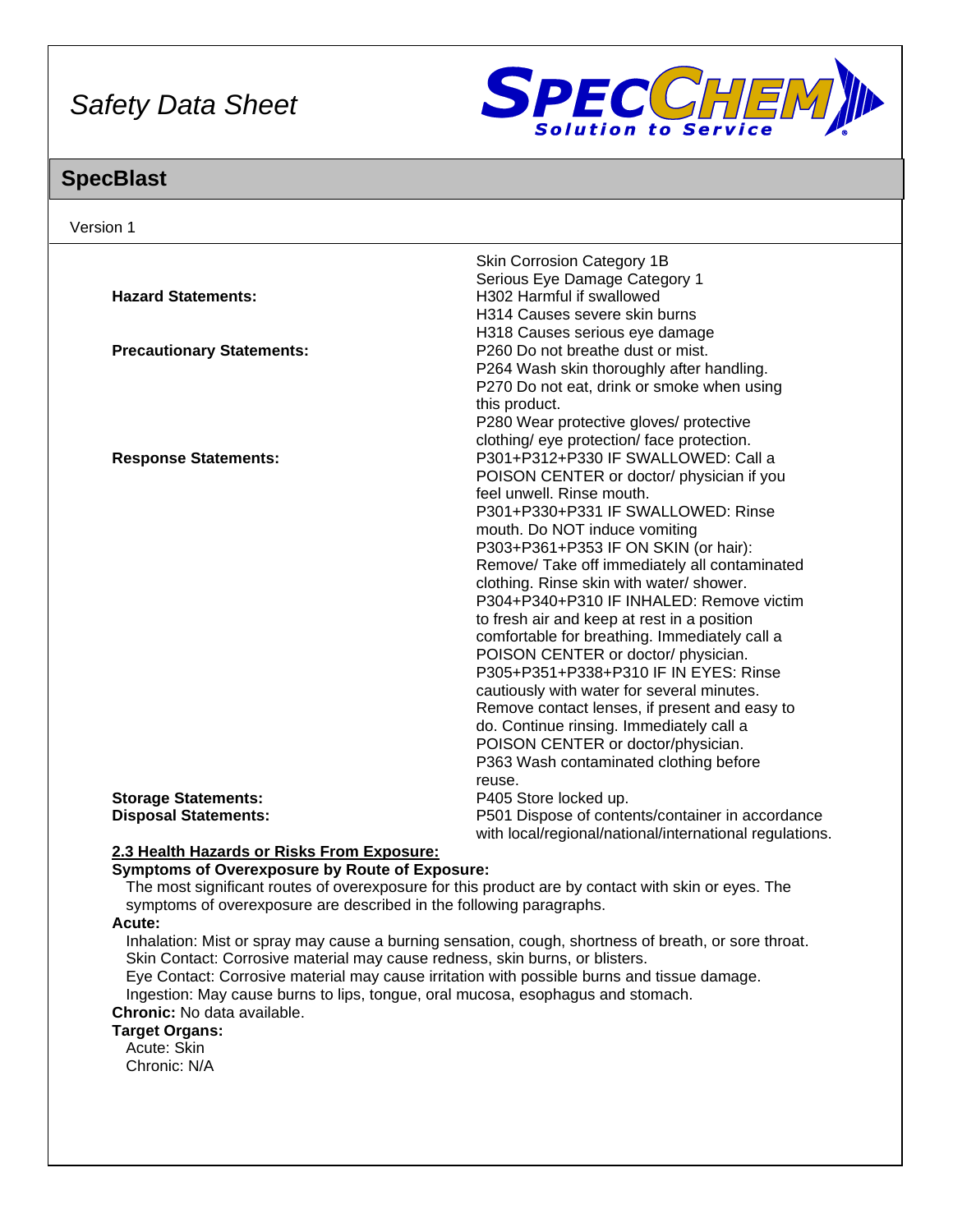

## **SpecBlast**

Version 1

#### **SECTION 3 – COMPOSITION / INFORMATION ON INGREDIENTS**

| <b>Hazardous Ingredients</b>                                                  | WT%                                                                                                                     | <b>CAS No.</b>           | <b>EINECS No.</b>                              | <b>Hazard Classification</b>                                                                                                      |
|-------------------------------------------------------------------------------|-------------------------------------------------------------------------------------------------------------------------|--------------------------|------------------------------------------------|-----------------------------------------------------------------------------------------------------------------------------------|
| <b>Glycolic Acid</b>                                                          | < 40%                                                                                                                   | $79-14-1$                | 201-180-5                                      | Acute Tox. 4, Skin Corr. 1B, Serious Eye Dam. 1                                                                                   |
|                                                                               |                                                                                                                         |                          |                                                | Balance of other ingredients are non-hazardous or less than 1% in concentration (or 0.1% for carcinogens, reproductive toxins, or |
| respiratory sensitizers).                                                     |                                                                                                                         |                          |                                                |                                                                                                                                   |
|                                                                               |                                                                                                                         |                          |                                                |                                                                                                                                   |
|                                                                               |                                                                                                                         |                          |                                                | Note: All WHMIS required information is included in appropriate sections based on the ANSI Z400.1-2010 format.                    |
|                                                                               |                                                                                                                         |                          |                                                | This product has been classified in accordance with the hazard criteria of the CPR and the MSDS contains all the                  |
|                                                                               |                                                                                                                         |                          |                                                | information required by the CPR, EU Directives and the Japanese Industrial Standard JIS Z 7250:2000                               |
| <b>SECTION 4 - FIRST AID MEASURES</b>                                         |                                                                                                                         |                          |                                                |                                                                                                                                   |
|                                                                               |                                                                                                                         |                          |                                                |                                                                                                                                   |
|                                                                               |                                                                                                                         |                          |                                                |                                                                                                                                   |
| <b>4.1 Description of First Aid Measures:</b>                                 |                                                                                                                         |                          |                                                |                                                                                                                                   |
|                                                                               |                                                                                                                         |                          |                                                |                                                                                                                                   |
| <b>Eye Contact:</b>                                                           |                                                                                                                         |                          |                                                | If product enters the eyes, flush with plenty of water or eye wash                                                                |
|                                                                               |                                                                                                                         |                          |                                                | solution for several minutes. Remove contacts if present and easy to do.                                                          |
|                                                                               |                                                                                                                         |                          | Seek medical attention if irritation persists. |                                                                                                                                   |
| <b>Skin Contact:</b>                                                          |                                                                                                                         |                          |                                                | Wash skin thoroughly with soap and water after handling. Seek medical                                                             |
|                                                                               |                                                                                                                         |                          | attention if irritation develops and persists. |                                                                                                                                   |
| Inhalation:                                                                   |                                                                                                                         |                          |                                                | If breathing becomes difficult, remove victim to fresh air. If necessary,                                                         |
|                                                                               |                                                                                                                         |                          |                                                | use artificial respiration to support vital functions. Seek medical                                                               |
|                                                                               |                                                                                                                         | attention.               |                                                |                                                                                                                                   |
| Ingestion:                                                                    |                                                                                                                         |                          |                                                | If product is swallowed, call physician or poison center if you feel                                                              |
|                                                                               |                                                                                                                         |                          |                                                | unwell. If professional advice is not available, do not induce vomiting.                                                          |
|                                                                               |                                                                                                                         |                          |                                                | Never induce vomiting or give dilutents (milk or water) to someone who                                                            |
|                                                                               |                                                                                                                         |                          |                                                | is unconscious, having convulsions, or who cannot swallow. Seek                                                                   |
|                                                                               |                                                                                                                         |                          |                                                | medical advice. Take a copy of the label and/or SDS with the victim to                                                            |
|                                                                               |                                                                                                                         | the health professional. |                                                |                                                                                                                                   |
| <b>Medical Conditions</b>                                                     |                                                                                                                         |                          |                                                |                                                                                                                                   |
| <b>Generally Aggravated</b>                                                   |                                                                                                                         |                          |                                                |                                                                                                                                   |
|                                                                               | <b>By Exposure:</b><br>Pre-existing skin, respiratory system or eye problems may be<br>aggravated by prolonged contact. |                          |                                                |                                                                                                                                   |
|                                                                               | 4.2 Symptoms and Effects Both Acute and Delayed: Exposure to skin and eyes may cause burns.                             |                          |                                                |                                                                                                                                   |
| 4.3 Recommendations to Physicians: Treat symptoms and eliminate overexposure. |                                                                                                                         |                          |                                                |                                                                                                                                   |
|                                                                               |                                                                                                                         |                          |                                                |                                                                                                                                   |
| <b>SECTION 5 - FIRE FIGHTING MEASURES</b>                                     |                                                                                                                         |                          |                                                |                                                                                                                                   |
|                                                                               |                                                                                                                         |                          |                                                |                                                                                                                                   |
|                                                                               |                                                                                                                         |                          |                                                |                                                                                                                                   |
| 5.1 Fire Extinguishing Materials:                                             |                                                                                                                         |                          |                                                |                                                                                                                                   |
| Use the following fire extinguishing materials:<br><b>Water Spray: Yes</b>    |                                                                                                                         |                          |                                                |                                                                                                                                   |
|                                                                               |                                                                                                                         |                          | Foam: Yes                                      |                                                                                                                                   |
|                                                                               |                                                                                                                         |                          | Halon: Yes                                     |                                                                                                                                   |
|                                                                               |                                                                                                                         |                          |                                                | <b>Carbon Dioxide: Yes</b>                                                                                                        |
|                                                                               |                                                                                                                         |                          |                                                | Dry Chemical: Yes                                                                                                                 |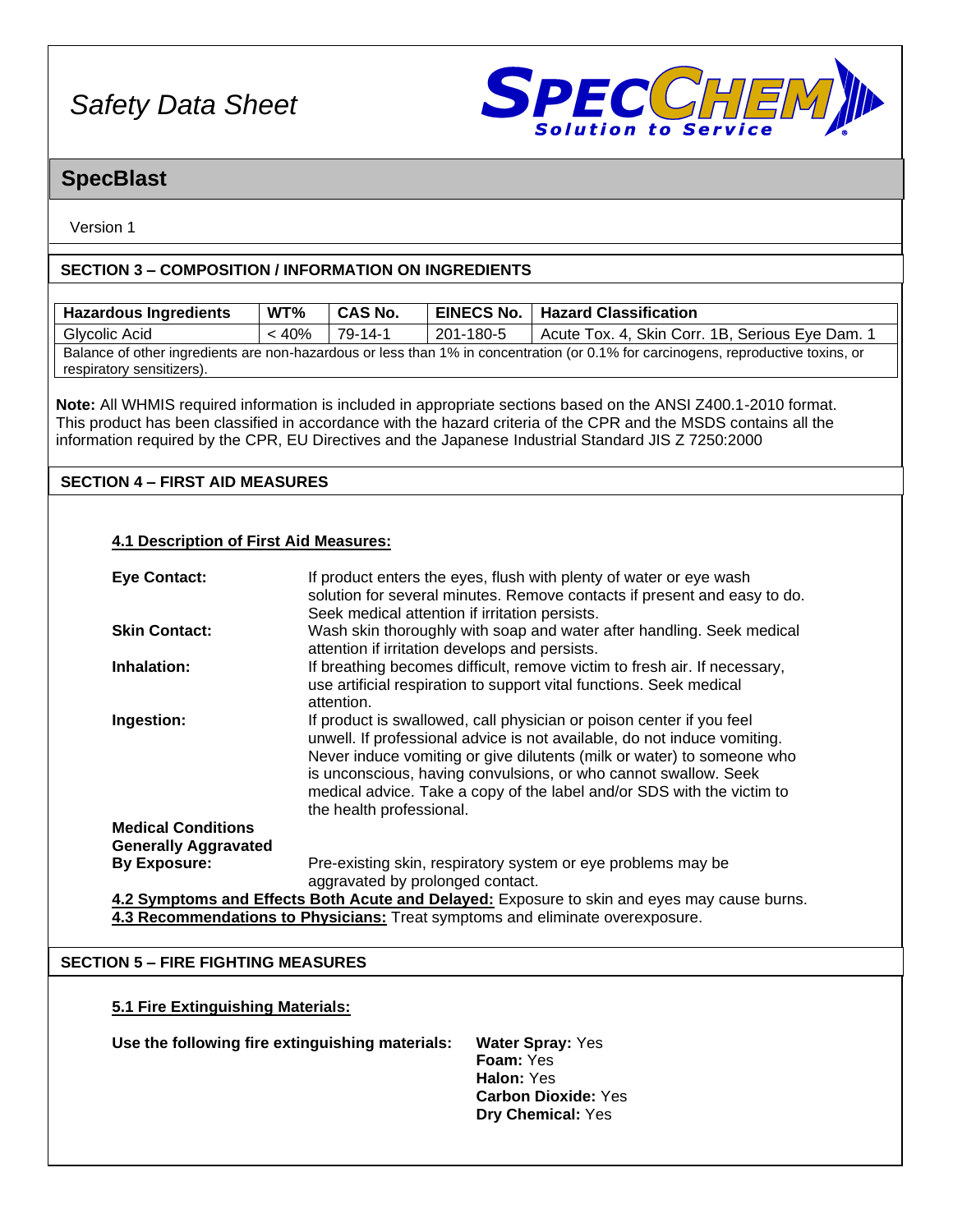

## **SpecBlast**

Version 1

#### **5.2 Unusual Fire and Explosion Hazards:**

**Other:** Any "C" Class

**Irritating and toxic fumes may be produced at high temperatures. Use of water may result if the formation of a toxic aqueous solution. Do not allow run-off from fire fighting to enter drains or water courses.**

| <b>Explosive Sensitivity to Mechanical Impact:</b> | No. |
|----------------------------------------------------|-----|
| <b>Explosive Sensitivity to Static Discharge:</b>  | No. |

#### **5.3 Special Fire-Fighting Procedures:**

- Incipient fire responders should wear eye protection.
- Structural firefighters must wear Self-Contained Breathing Apparatus (SCBA) and full protective equipment.
- Isolate materials not yet involved in the fire and protect personnel.
- Move containers from fire area if this can be done without risk; otherwise, cool with carefully applied water spray.
- If possible, prevent run-off water from entering storm drains, bodies of water, or other environmentally sensitive areas.



#### **SECTION 6 – ACCIDENTAL RELEASE MEASURES (STEPS FOR SPILLS)**

#### **6.1 Personal Precautions, Protective Equipment and Emergency Procedures:**

Use cautious judgment when cleaning up spill. Wear suitable protective clothing, gloves, and eye/face protection.

#### **6.2 Environmental Precautions:**

Construct a dike to prevent spreading. Keep out of sewers, storm drains, surface waters, and soils.

#### **6.3 Spill and Leak Response:**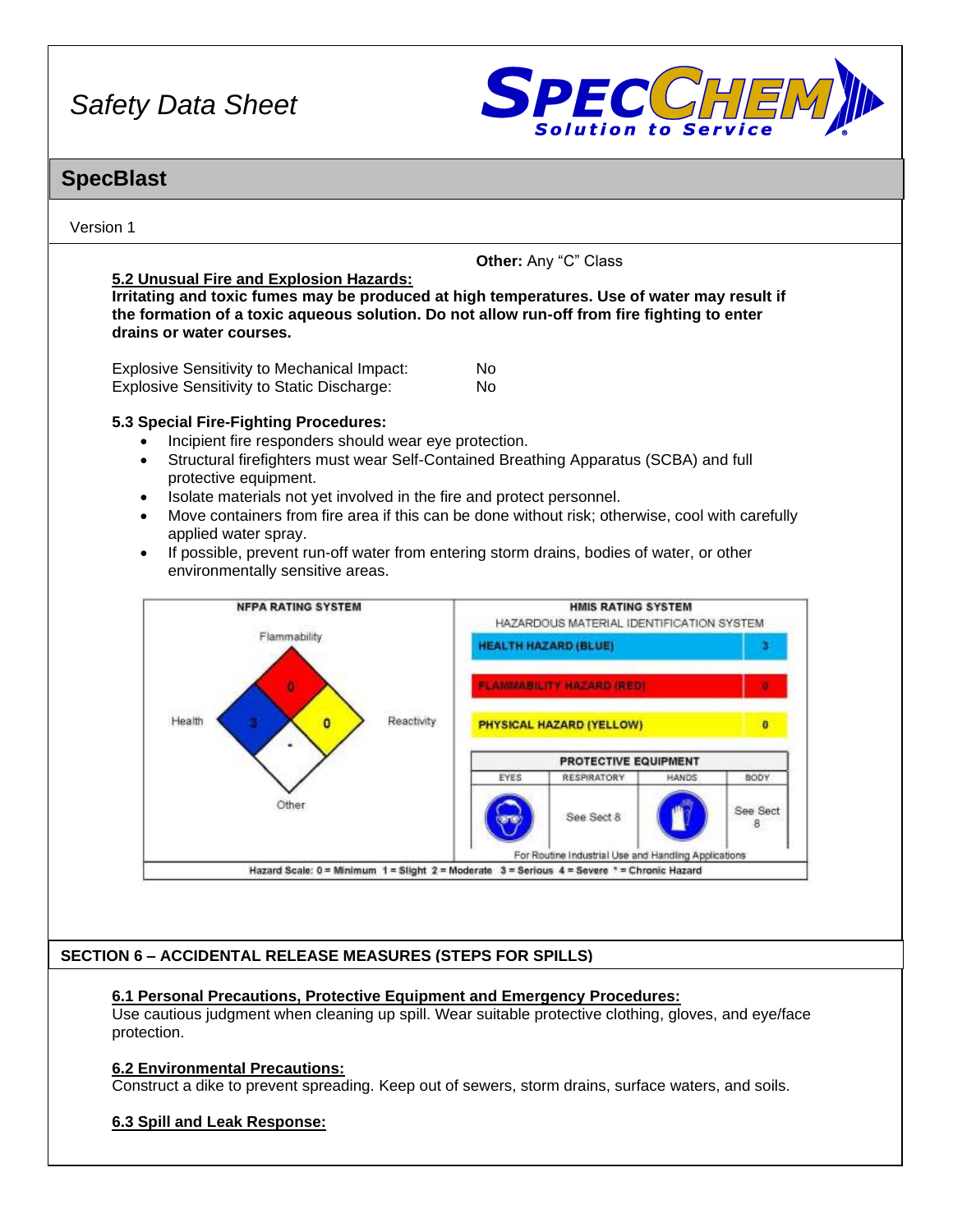

### **SpecBlast**

#### Version 1

#### **Small Spills:**

- Collect material via broom or mop. Place in tightly sealed containers for proper disposal.
- Approach spill areas with caution.
- If liquid was introduced, create a dike or trench to contain material.
- Soak up with absorbent material such as clay, sand or other suitable non-reactive material.

#### **Large Spills:**

- Place in leak-proof containers. Seal tightly for proper disposal.
- Dispose of in accordance with U.S. Federal, State, and local hazardous waste disposal regulations and those of Canada and its Provinces, those of Australia, Japan and EU Member States (see Section 13, Disposal Considerations).

#### **SECTION 7 - HANDLING AND STORAGE**

#### **7.1 Precautions for Safe Handling:**

To prevent eye contact under the foreseeable conditions of use, wear appropriate safety eyewear. When handling, do not eat, drink, or smoke. Wash thoroughly after handling. Do not handle or store near heat, sparks, or flame.

#### **7.2 Storage and Handling Practices:**

Keep away from incompatible materials. Keep container closed when not in use and store in well ventilated area.

#### **7.3 Specific Uses:**

Water based biodegradable hardened concrete remover.

#### **SECTION 8 – EXPOSURE CONTROLS / PERSONAL PROTECTION**

#### **8.1 Exposure Parameters:**

| Ingredients      | `4S No.<br>unu | <b>PEL</b>        | <b>NIOSH PEL</b> |
|------------------|----------------|-------------------|------------------|
| Glvcolic<br>Acid | 79-<br>4.      | <b>Not Listed</b> | Not '<br>Listed  |

#### **8.2 Exposure Controls:**

**Ventilation and Engineering Controls:** Use with adequate ventilation to ensure

exposure levels are maintained below the limits provided above.

*The following information on appropriate Personal Protective Equipment is provided to assist employers in complying with OSHA regulations found in 29 CFR Subpart I (beginning at 1910.132), or standards of EU member states (including EN 149 for respiratory PPE, and EN 166 for face/eye protection), and those of Japan. Please reference applicable regulations and standards for relevant details.*

**Respiratory Protection:** Not required for properly ventilated areas. Maintain airborne contaminant concentrations below guidelines listed above, if applicable. If necessary, use only respiratory protection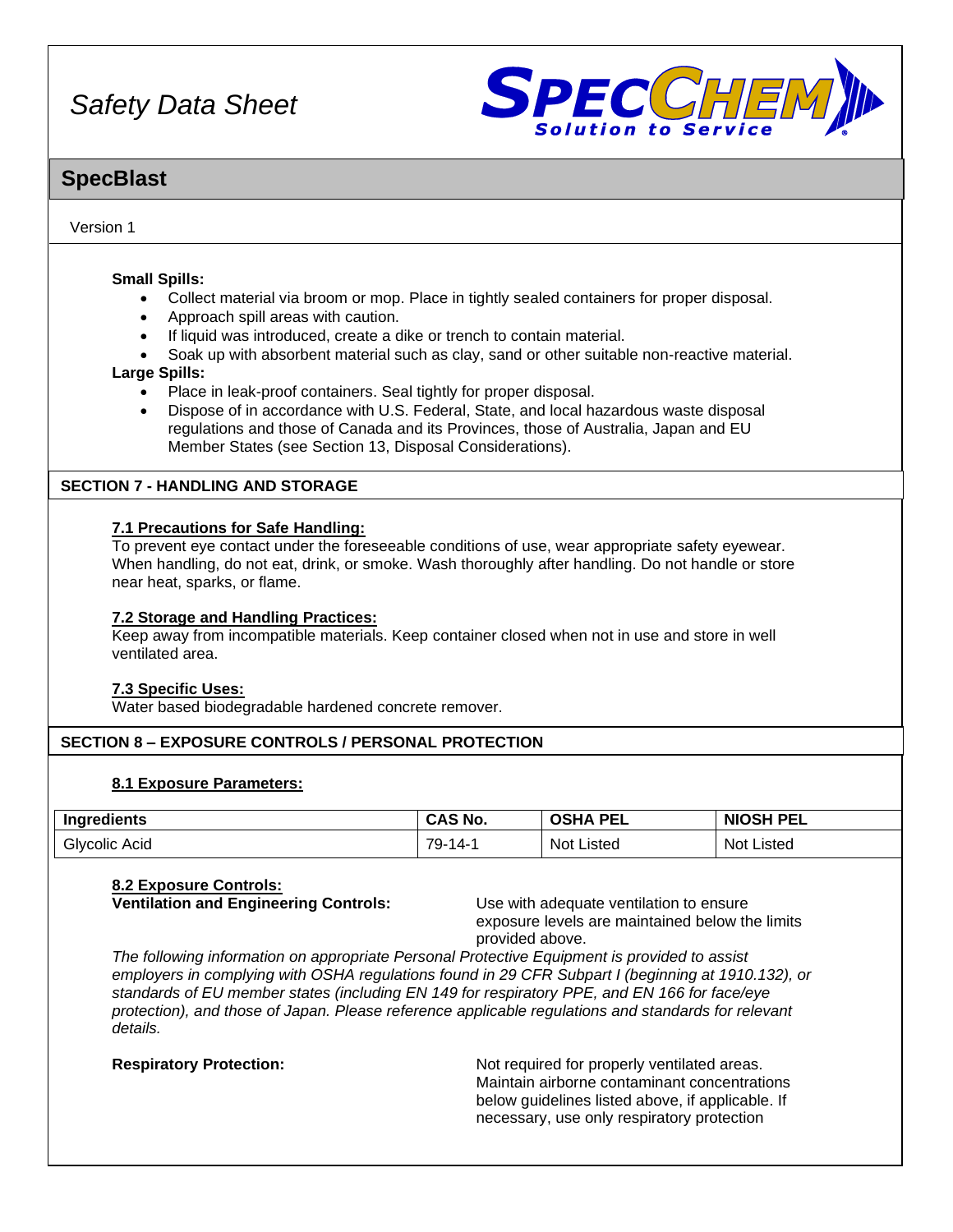

## **SpecBlast**

| Version 1               |                                                                                                                                                                                                                                                                                                                                                                                                                                                                                                       |
|-------------------------|-------------------------------------------------------------------------------------------------------------------------------------------------------------------------------------------------------------------------------------------------------------------------------------------------------------------------------------------------------------------------------------------------------------------------------------------------------------------------------------------------------|
|                         | authorized in the U.S. Federal OSHA<br><b>Respiratory Protection Standard (29 CFR)</b><br>1910.134), equivalent U.S. State standards,<br>Canadian CSA Standard Z94.4-93, the<br>European Standard EN149, or EU member                                                                                                                                                                                                                                                                                 |
| <b>Eye Protection:</b>  | states.<br>Safety glasses or goggles are required.<br>If necessary, refer to U.S. OSHA 29 CFR<br>1910.133, Canadian Standards, and the<br>European Standard EN166, Australian<br>Standards, or relevant Japanese Standards.                                                                                                                                                                                                                                                                           |
| <b>Hand Protection:</b> | Chemical resistant gloves are required to<br>prevent skin contact.<br>If necessary, refer to U.S. OSHA 29 CFR<br>1910.138, the European Standard DIN EN 374,<br>the appropriate Standards of Canada, Australian<br>Standards, or relevant Japanese Standards.                                                                                                                                                                                                                                         |
| <b>Body Protection:</b> | Use body protect appropriate to task being<br>performed.<br>If necessary, refer to appropriate Standards of<br>Canada, or appropriate standards of the EU,<br>Australian Standards, or relevant Japanese<br>Standards. If a hazard of injury to the feet exists<br>due to falling objects, rolling objects, where<br>objects may pierce the soles of the feet or where<br>employee's feet may be exposed to electrical<br>hazards, use foot protection, as described in<br>U.S. OSHA 29 CFR 1910.136. |

#### **SECTION 9 – PHYSICAL AND CHEMICAL PROPERTIES**

#### **9.1 Information on Basic Physical and Chemical Properties:**

**Appearance (Physical State and Color):** Clear/hazy liquid **Odor:** Mild **Odor Threshold:** No data available **pH:** 3 (+/- 1) **Melting/Freezing Point:** No data available **Boiling Point:** >212°F (100°C) **Flash Point:** Not available **Evaporation Rate:** No data available **Flammability (Solid; Gas):** Not applicable **Upper/Lower Flammability or Explosion Limits:** Not data available **Vapor Pressure (mm Hg @ 20°C (68° F):** No data available **Vapor Density:** Heavier than air **Relative Density:** No data available **Specific Gravity:** 1.15 **Solubility in Water:** Soluble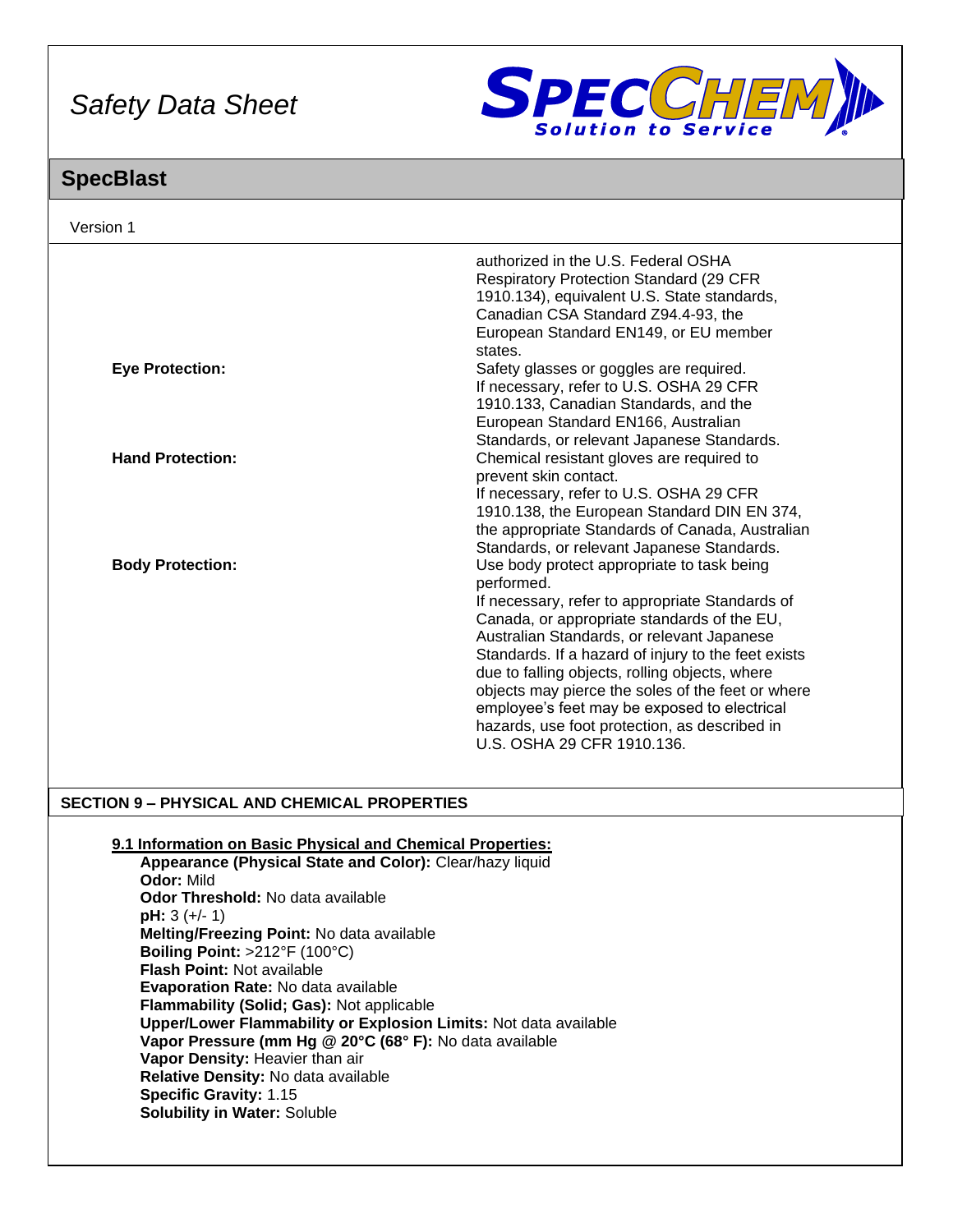

### **SpecBlast**

| <b>SpecBlast</b>                                                                                                                                                                                                                                                               |                                                                                                                                                                                                                                                                                                                                                                                                                                                                              |  |
|--------------------------------------------------------------------------------------------------------------------------------------------------------------------------------------------------------------------------------------------------------------------------------|------------------------------------------------------------------------------------------------------------------------------------------------------------------------------------------------------------------------------------------------------------------------------------------------------------------------------------------------------------------------------------------------------------------------------------------------------------------------------|--|
| Version 1                                                                                                                                                                                                                                                                      |                                                                                                                                                                                                                                                                                                                                                                                                                                                                              |  |
| Weight per Gallon: No data available<br>Partition Coefficient (n-octanol/water): No data available<br>Auto-Ignition Temperature: No data available<br>Decomposition Temperature: No data available<br>Viscosity: No data available<br>9.2 Other Information: No data available |                                                                                                                                                                                                                                                                                                                                                                                                                                                                              |  |
| <b>SECTION 10 - STABILITY AND REACTIVITY</b>                                                                                                                                                                                                                                   |                                                                                                                                                                                                                                                                                                                                                                                                                                                                              |  |
| 10.1 Reactivity:<br>10.2 Stability:<br>10.3 Possibility of Hazardous Reactions: Will not occur.<br>10.4 Conditions to Avoid:<br>10.5 Incompatible Substances:<br>10.6 Hazardous Decomposition Products: Carbon monoxide and dioxide smoke.                                     | This product is not reactive.<br>Stable under conditions of normal storage and use.<br>Avoid excessive temperatures.<br>Strong oxidizing agents.                                                                                                                                                                                                                                                                                                                             |  |
| <b>SECTION 11 - TOXICOLOGY INFORMATION</b>                                                                                                                                                                                                                                     |                                                                                                                                                                                                                                                                                                                                                                                                                                                                              |  |
| 11.1 Information on Toxicological Effects:<br><b>Toxicity Data:</b>                                                                                                                                                                                                            |                                                                                                                                                                                                                                                                                                                                                                                                                                                                              |  |
| Glycolic Acid<br>79-14-1                                                                                                                                                                                                                                                       | LD50 Oral - Rat<br>1,950 mg/kg                                                                                                                                                                                                                                                                                                                                                                                                                                               |  |
| <b>Suspected Cancer Agent:</b><br>Irritancy:<br><b>Sensitization to the Product:</b><br><b>Germ Cell Mutagenicity:</b><br><b>Reproductive Toxicity:</b>                                                                                                                        | Ingredients within this product are found on one or more of the<br>following lists: FEDERAL OSHA Z LIST, NTP, IARC, or<br>CAL/OSHA and therefore are considered to be cancer-causing<br>agents by these agencies.<br>No data available.<br>This product is not expected to cause skin sensitization.<br>This product does not contain ingredients that are suspected<br>to be a germ cell mutagenic.<br>This product is not expected to be a human reproductive<br>toxicant. |  |
| <b>SECTION 12 – ECOLOGICAL INFORMATION</b>                                                                                                                                                                                                                                     |                                                                                                                                                                                                                                                                                                                                                                                                                                                                              |  |
| 12.1 Toxicity:<br>79-14-1<br><b>Glycolic Acid</b>                                                                                                                                                                                                                              | $LC50 - Zebra fish$<br>$5,000$ mg/l $-96h$                                                                                                                                                                                                                                                                                                                                                                                                                                   |  |
| 12.2 Persistence and Degradability:<br><b>12.3 Bioaccumulative Potential:</b><br>12.4 Mobility in Soil:<br>12.6 Other Adverse Effects:<br>12.7 Water Endangerment Class:                                                                                                       | No specific data available on this product.<br>No specific data available on this product.<br>No specific data available on this product.<br>12.5 Results of PBT and vPvB Assessment: No specific data available on this product.<br>No data available<br>At present, there are no ecotoxicological assessments<br>for this product.                                                                                                                                         |  |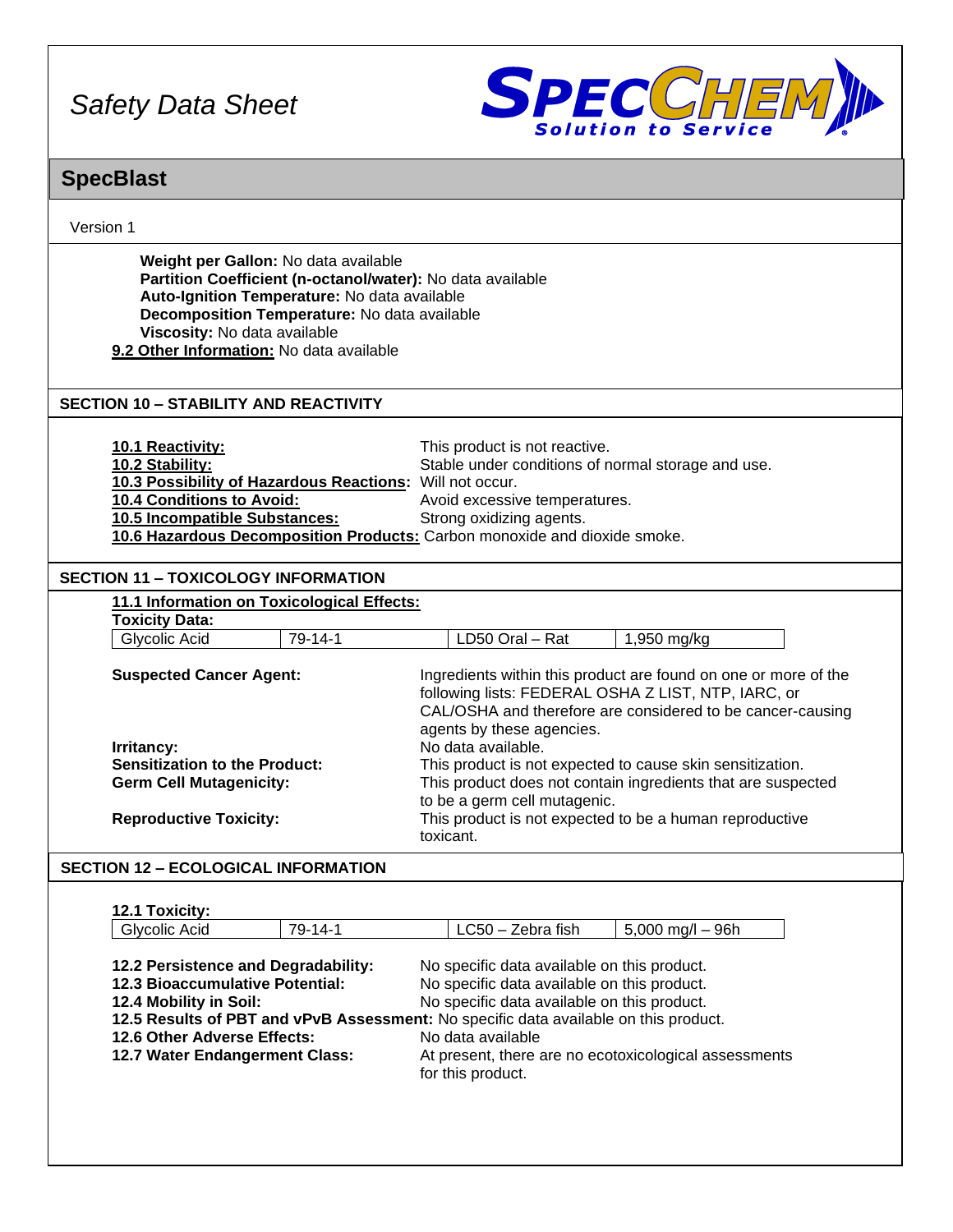

### **SpecBlast**

Version 1

#### **SECTION 13 – DISPOSAL CONSIDERATIONS**

**13.1 Waste Treatment Methods:** Waste disposal must be in accordance with appropriate U.S. Federal, State, and local regulations, those of Australia, EU Member States and Japan.<br>Not determined

#### **13.2 EU Waste Code:**

#### **SECTION 14 - TRANSPORTATION INFORMATION**

#### **14.1 U.S. Department of Transportation (DOT) Shipping Regulations:**

| This product is classified (per 49 CFR 172.101) by the U.S. Department of Transportation, as follows. |                                                                                                                                               |
|-------------------------------------------------------------------------------------------------------|-----------------------------------------------------------------------------------------------------------------------------------------------|
| <b>UN Identification Number:</b>                                                                      | <b>UN2790</b>                                                                                                                                 |
| <b>Proper Shipping Name:</b>                                                                          | <b>Acetic Acid Solution</b>                                                                                                                   |
| <b>Hazard Class Number and Description:</b>                                                           | Class 8 - Corrosive                                                                                                                           |
| <b>Packing Group:</b>                                                                                 | Ш                                                                                                                                             |
| <b>DOT Label(s) Required:</b>                                                                         | Corrosive                                                                                                                                     |
| <b>North American Emergency</b>                                                                       |                                                                                                                                               |
| <b>Response Guidebook Number:</b>                                                                     | 153                                                                                                                                           |
| <b>14.2 Environmental Hazards:</b>                                                                    |                                                                                                                                               |
| <b>Marine Pollutant:</b>                                                                              | The components of this product are designated by the<br>Department of Transportation to be Marine Pollutants<br>(49 CFR 172.101, Appendix B). |
| 14.3 Special Precaution for User:                                                                     | None                                                                                                                                          |
| 14.4 International Air Transport Association                                                          |                                                                                                                                               |
| <b>Shipping Information (IATA):</b>                                                                   | This product is considered as dangerous goods.                                                                                                |
| 14.5 International Maritime Organization                                                              |                                                                                                                                               |
| <b>Shipping Information (IMO):</b>                                                                    |                                                                                                                                               |
| <b>UN Identification Number:</b>                                                                      | <b>UN2790</b>                                                                                                                                 |
| <b>Proper Shipping Name:</b>                                                                          | Acetic Acid Solution                                                                                                                          |
| <b>Hazard Class Number and Description:</b>                                                           | Class 8 – Corrosive                                                                                                                           |
| <b>Packing Group:</b>                                                                                 | Ш                                                                                                                                             |
| <b>EMS-No:</b>                                                                                        | $F-A-S-B$                                                                                                                                     |

#### **SECTION 15 – REGULATORY INFORMATION**

#### **15.1 Safety, Health and Environmental Regulations Specific for the Substance or Mixture:** United States Regulations:

#### **U.S. SARA Reporting Requirements:**

The components of this product are not subject to the reporting requirements of Sections 302, 304, and 313 of Title III of the Superfund Amendments and Reauthorization Act.

#### **U.S. SARA 311/312:**

Acute Health: Yes; Chronic Health: No; Fire: No; Reactivity; No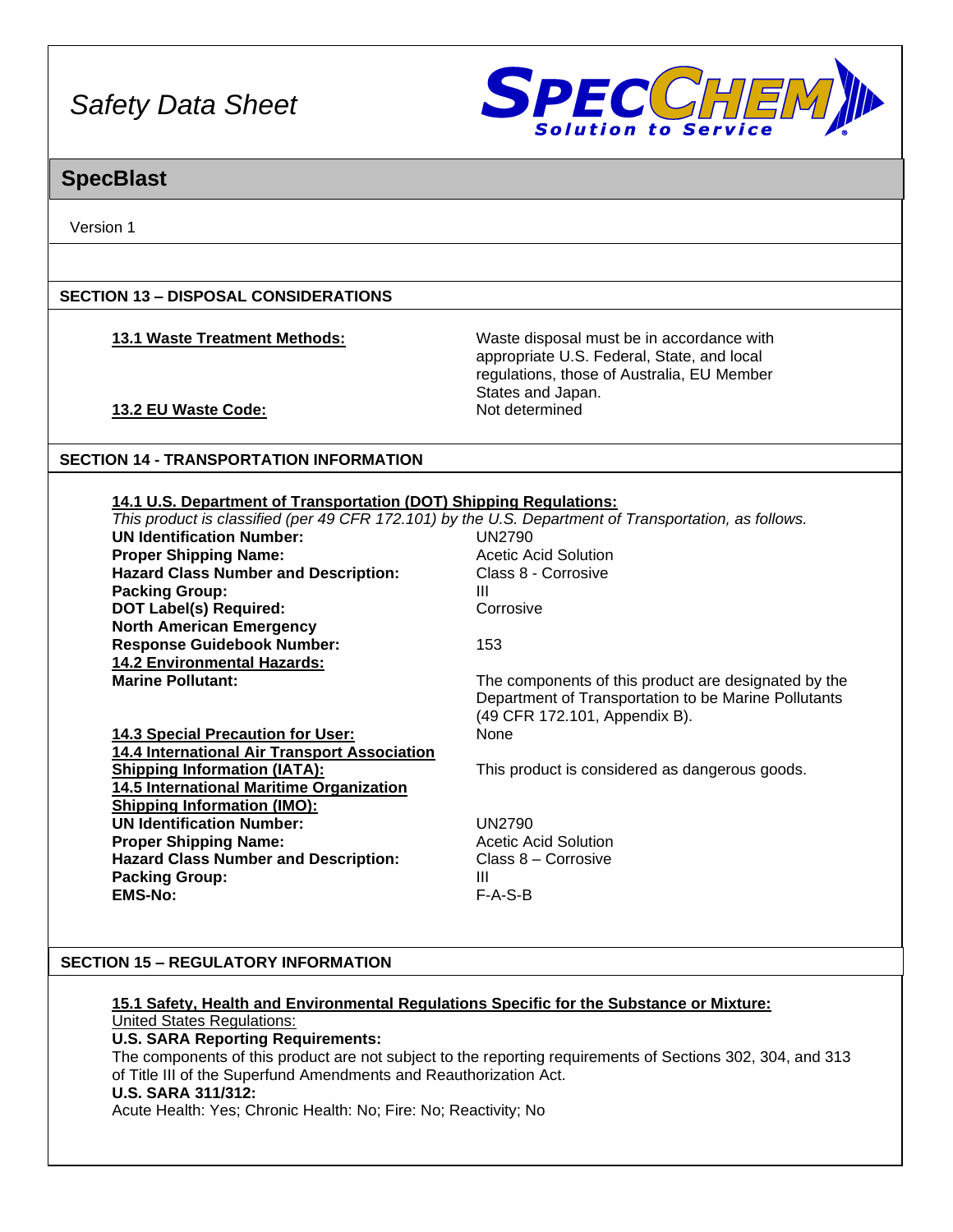

## **SpecBlast**

Version 1

#### **U.S. CERCLA Reportable Quantity:**

None

#### **U.S. TSCA Inventory Status:**

The components of this product are listed on the TSCA Inventory or are exempted from listing.

#### **Other U.S. Federal Regulations:**

None known

**California Safe Drinking Water and Toxic Enforcement Act (Proposition 65):**

This product does not contain ingredients on the Proposition 65 Lists.

#### **15.2 Canadian Regulations:**

#### **Canadian DSL/NDSL Inventory Status:**

Components are DSL Listed, NDSL Listed and/or are exempt from listing

**Other Canadian Regulations:**

Not applicable

#### **Canadian Environmental Protection Act (CEPA) Priorities Substances Lists:**

This product has been classified in accordance with the hazard criteria of the Controlled Products Regulations and the MSDS contains all of the information required by those regulations.

#### **Canadian WHMIS Classification and Symbols:**

This product is Class E, Corrosive, and D2B, Materials causing other toxic effects, per WHMIS Controlled Product Regulations



#### **15.3 European Economic Community Information:**

This product meets the definition of a hazardous substance or preparation as defined by the European Union Council Directives 67/548/EEC, 1999/45/EC, 1272/2008/EC and subsequent Directives. See Section 2 for Details.

#### **Chemical Safety Assessment:**

No Chemical Safety Assessment has been carried out for this substance/mixture by the supplier.

#### **15.4 Australian Information for Product:**

Components of this product are listed on the International Chemical Inventory list.

#### **15.5 Japanese Information for Product:**

Japanese Minister of International Trade and Industry (MITI) Status: The components of this product are not listed as Class I specified Chemical Substances, Class II Specified Chemical Substances, or Designated Chemical Substances by the Japanese MITI.

**15.6 International Chemical Inventories:**

Listing of the components on individual country Chemical Inventories is as follows:

Australian Inventory of Chemical Substances (AICS): Listed

Korean Existing Chemicals List (ECL): Listed

Japanese Existing National Inventory of Chemical Substances (ENCS): Listed

Philippines Inventory if Chemicals and Chemical Substances (PICCS): Listed

U.S. TSCA: Listed

**SECTION 16 – OTHER INFORMATION**